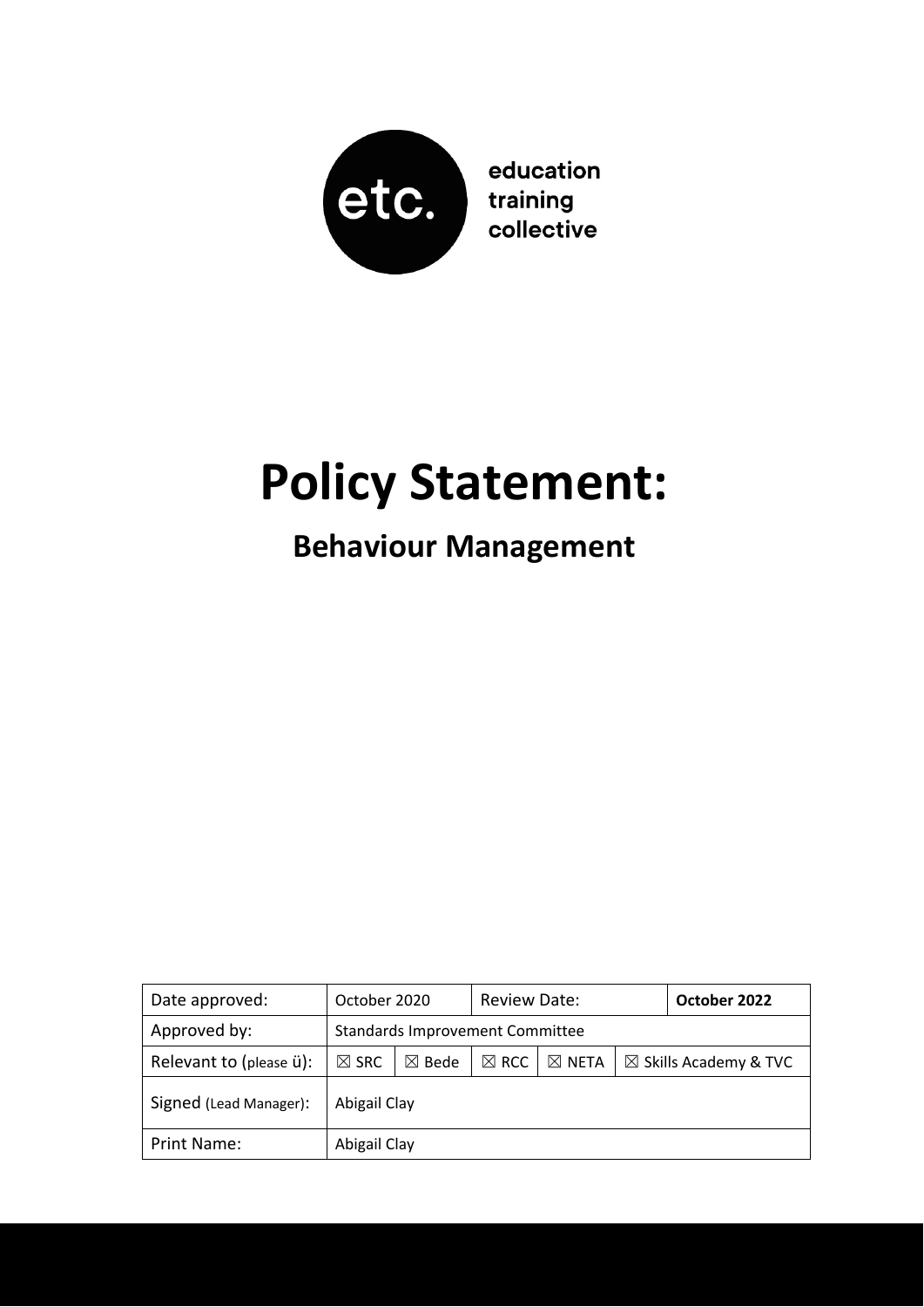#### **1 PURPOSE**

The purpose of this policy is to provide simple, practical procedures for staff and learners that:

- Recognises behavioural norms
- Positively reinforces behavioural norms
- Promotes self‐esteem and self‐discipline
- **EXEC** Teaches appropriate behaviour through positive interventions

#### **2 SCOPE**

This policy and procedure covers all Group sites including Stockton Riverside Group, Bede Sixth Form Group, Redcar and Cleveland Group, NETA Training and the Skills Academy and covers all learners on all programmes of study, including 14‐16 learners who are directly enrolled. However, individual examination board regulations can dictate specific actions for that exam board/Higher Education Institution (HEI). In following this policy and procedure both this document and the relevant examination board/HEI regulations should be referred to. The following actions should only be applied should the individual examination board/HEI regulations allow.

This policy and procedure applies to all learners and should be read in conjunction with the Single Equality Scheme.

Where students are engaging with learning remotely, the policy, procedures and expectations remain the same. Online behaviours are expected to reflect the same high standards as described in the student code of conduct. Where any stage of the behaviour management policy requires a meeting – these will be held virtually where face to face meetings are not possible.

#### **3 STATEMENT OF ACTION**

The Education Training Collective (Etc.) mission is to '*deliver great learning opportunities, inspirational educational experiences and real practical skills training for the young people, adults, businesses and the diverse communities that we serve*'. The Etc. is committed to ensuring our Learners have the best possible learning experience as they work towards achieving their academic and personal potential.

The Etc. is committed to creating an environment where exemplary behaviour is at the heart of productive learning. Everyone is expected to maintain the highest standards of personal conduct, to accept responsibility for their behaviour and encourage others to do the same.

The Etc. expects that no person in the scope of this policy and procedure receives less favourable treatment, either directly or indirectly, on the grounds of age, disability, gender, gender reassignment, marriage or civil partnership, pregnancy or maternity, race, religion or belief, sex or sexual orientation.

Please note that the term 'Group' is used throughout this scheme, as a generic term that encompasses all organisations within The Education Training Collective; namely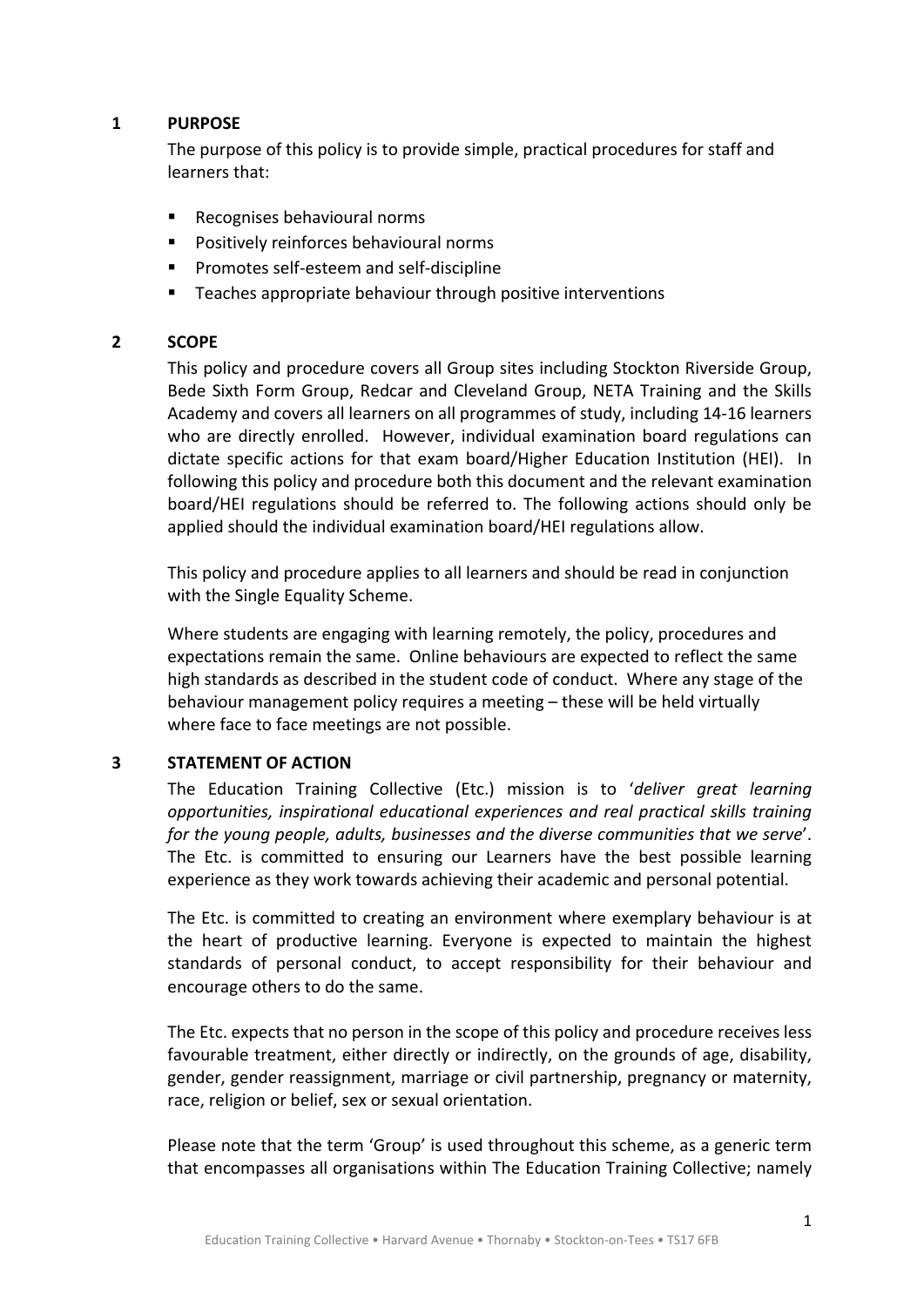Stockton Riverside College, Redcar and Cleveland College, Bede Sixth Form College, NETA and Tees Valley Catering. The term 'staff' is also used as a generic term that encompasses all groups of staff in the Group.

#### **4 LINKED POLICIES**

This procedure should be read in conjunction with the following documentation:

- Group e‐Regulations and associated Acceptable Use Policies
- Safeguarding Policy
- Assessment Policy
- Student Contract
- Complaints Policy
- Health and Safety Policy

#### **5 LOCATION AND ACCESS**

This Policy and Procedure is available on the Group Gateway and is accessible to the public upon request.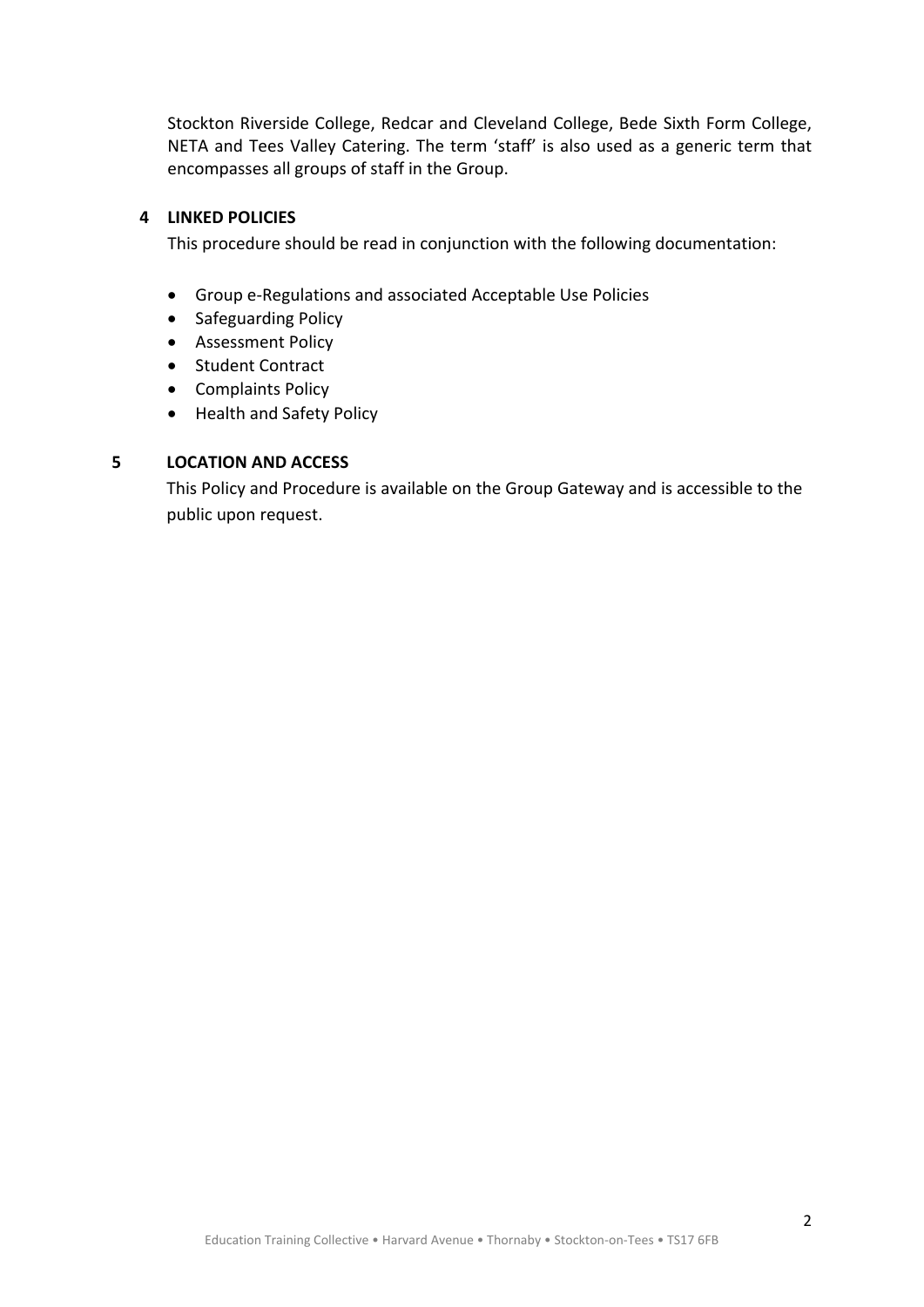

education training collective

# **Procedure:**

### **Behaviour Management**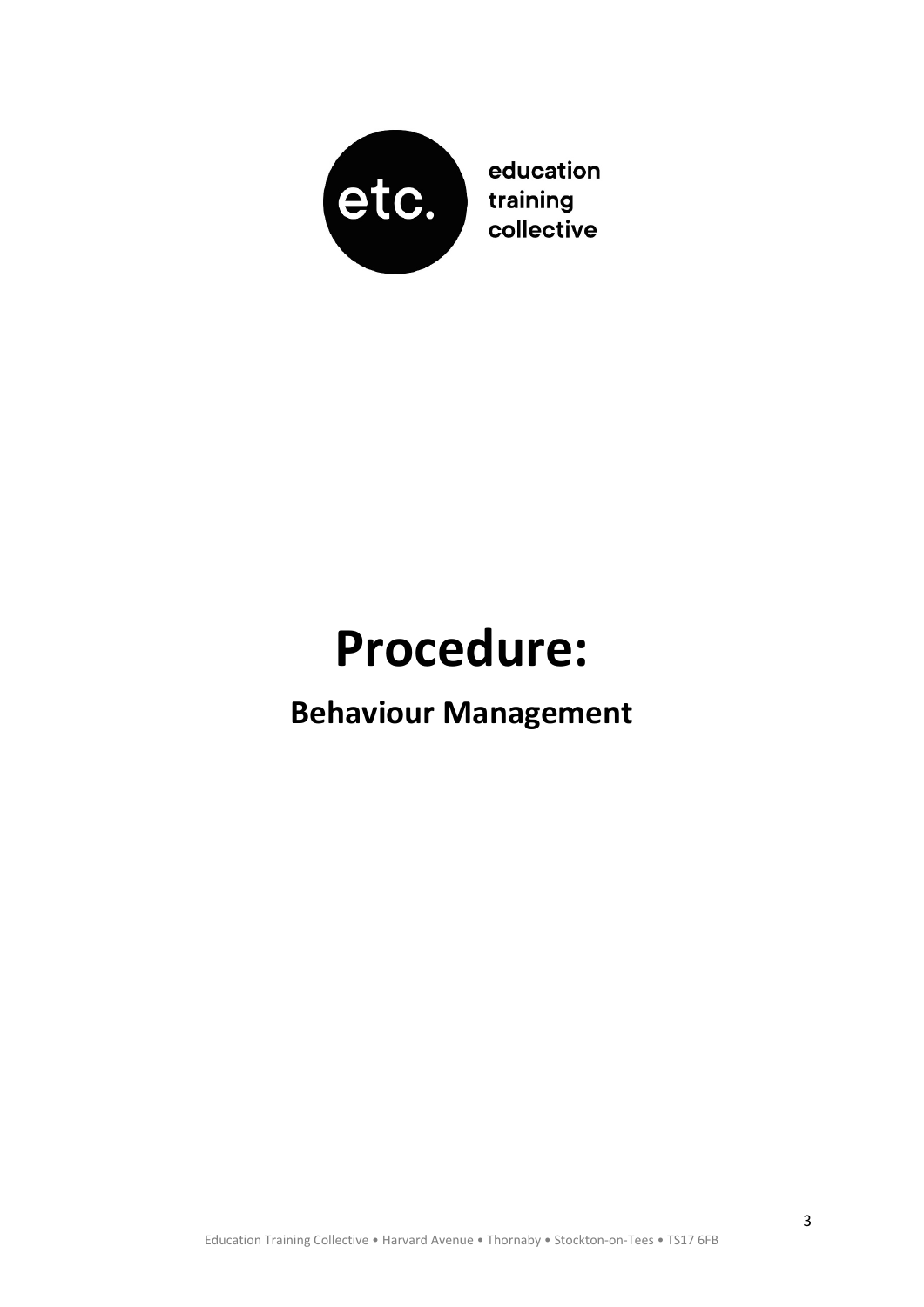#### **Aims**

The aim of this procedure is:

- To create a culture of excellent behaviour
- To ensure that all learners are treated fairly, shown respect and to promote good relationships
- To help learners take control over their behaviour and be responsible for the consequences of it
- To build a community which values kindness, care, good humour, good temper and empathy for others
- To promote community cohesion through improved relationships
- To ensure that excellent behaviour is a minimum expectation for all

#### **The Student Contract**

The Group sets high standards for the conduct of its staff and expects the same high standard of conduct from learners. To support this, all learners have agreed to a learner contract which is:

#### Positive Attitudes to Learning and Development:

#### **You will:**

- **Develop a positive attitude towards your personal learning and development by** working hard, being punctual and attending all your lessons, including maths and English.
- Actively join in all parts of your course, including enrichment activities and work experience and make sure you follow all Group and awarding organisation rules.
- Work towards the targets you have agreed with your tutor. This will help you to achieve your qualifications.
- Take part in independent learning activities. This will help you to prepare for work and other courses you may do in the future.
- Come prepared to all sessions with uniforms/PPE (where required)*,* pens, paper, files etc.
- Hand in all your work on time.

#### **Behaviours and Personal Responsibility:**

#### **You will:**

- Respect the beliefs, religions and cultures of others. Treat everyone politely and respectfully.
- Use the Group facilities with respect and care. Make sure you follow the health and safety rules and regulations at all times – for example by wearing your learner lanyard, only smoking in the designated shelters etc.
- Behave responsibly. For example, always let your tutor know if you cannot attend your class. Only use mobile phones in lessons when your tutor has given you permission.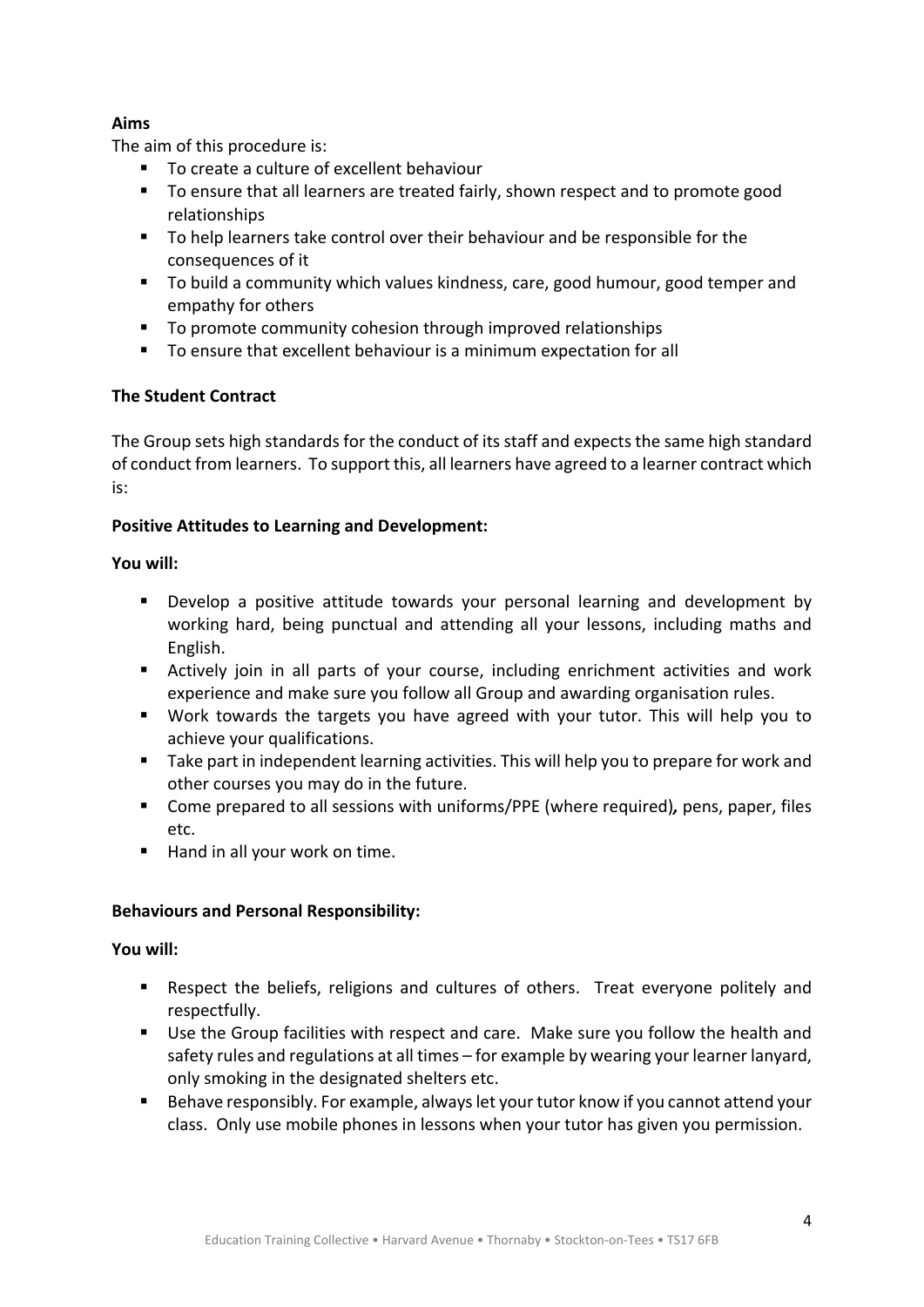- Avoid making rude, hateful, or offensive comments about the Group, its staff or learners in any form including email, letter, phone, text message or on social networking sites (for example, Instagram and Twitter).
- Avoid any bad behaviour, including using bad language, bullying or harassment that may cause offence or harm to Group staff, learners, visitors and property.
- Obey the rules and do not drink alcohol, take drugs or carry knives and weapons on Group premises.

#### **World of Work:**

**You will:** 

- Have excellent attendance both during Group time and whilst on work experience if you cannot attend Group/work placement let your tutor know immediately.
- **P** Dress appropriately wearing the correct uniform, PPE and /or sports attire as directed by your tutor and/ or workplace supervisor.
- **Develop positive working relationships through mutual respect.**
- Develop your team-working skills so that you work with others to achieve a common goal or to solve a problem.
- **•** Develop your communication skills, particularly how you are able to influence, listen and work together with others; lead by example in everything that you do.
- Tell us straightaway about any extra help you may need so we can provide the best support for you.

#### **Behaviour Management Stages**

There are five stages to the behaviour management policy, one informal stage and four formal stages:

Partnership Stage – Informal Stage 1 – Formal Stage 2 – Formal Stage 3 – Formal Stage 4 – Formal

See Appendix 1 for examples of misconduct and possible sanctions.

#### **The Behaviour Management Process**

#### **Partnership Stage (Informal Stage)**

The partnership stage will be implemented where there is minor poor conduct e.g. attendance, behaviour or progress issues or where attempts to correct behaviour around Group have not been successful. Staff who issue a Partnership Stage will:

 Discuss the behaviours and why it is not appropriate and set out any consequences for the learner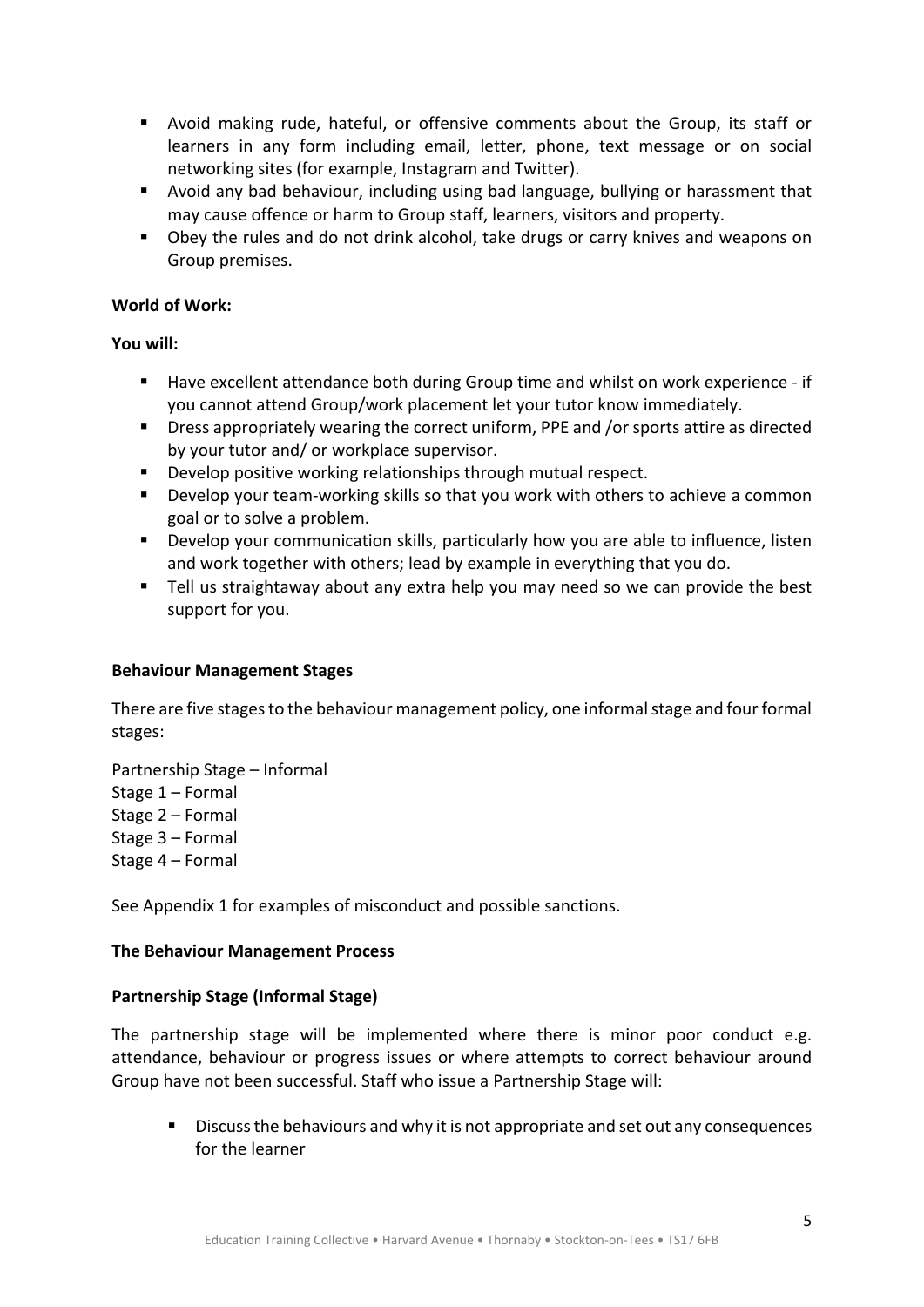- Develop a Conduct Action Plan (Form 5) with the learner and log this in Pro-Monitor as an 'Action Plan' SMART Target with a 2 ‐ 4 week improvement period
- Review the 'Action Plan' SMART Target at its due date and sign it off as completed **Or**
- If a learner does not achieve the required change in conduct agreed within the action plan timescale a Stage 1 meeting will be arranged and heard by the person reviewing the action plan

The meeting details **MUST** be recorded as a Partnership Meeting on Pro-Monitor in the meetings section and the conduct action plan (Form 5) will be recorded under SMART targets with the category 'Action Plan'. This must be reviewed by the member of staff holding the Partnership stage meeting.

The Partnership Stage is supportive and not punitive and aims to encourage the control of behaviour within the Group or for staff to understand the reasons for the behaviour and therefore establish if support is required from other Group services e.g. Additional Learning Support, Welfare & Safeguarding Team support. The meeting should support the learner to get an understanding of the need for self-discipline through staff being clear about the standards and the boundaries of behaviour, and by helping the learner to make mature choices to help them consider the long and short term consequences of their choices. Learners must understand that repeated breaches or a single very serious breach of the learner contract (i.e. gross misconduct) may ultimately result in them being suspended or excluded from the Group permanently.

#### **Formal Stages**

Entering in to formal stages should only be considered after a learner has had the opportunity to correct their behaviour informally, after a Partnership Stage or where the behaviour is serious enough to warrant formal action. Examples of behaviour which merit escalation to formal stages can be found in Appendix 1. This list is not exhaustive but it illustrates the type of conduct which could merit the start of formal action.

It is important to note that any of the below steps should not have predetermined decisions. Learners should be invited to a disciplinary meeting and not a verbal warning, written warning etc. Learners must be given every opportunity to explain the reasons for any actions and these reasons must inform your decision when deciding to issue a sanction. Where there are mitigating circumstances, for example, bereavement or short term illness, the sanction might not be issued, however the meeting should be recorded with a full narrative and the outcome of the meeting should be recorded as 'No Sanction Issued' in Pro‐Monitor Meetings at the relevant sanction stage. It may then be necessary to offer support from other services in Group or for you to give additional support. Learners will respect you and the Group as they see that we are a supportive environment.

Where long term health conditions or other external factors have an effect on learner performance, behaviour or conduct, it may be necessary to use the behaviour management policy to set expectations and identify what improvements need to be made. In these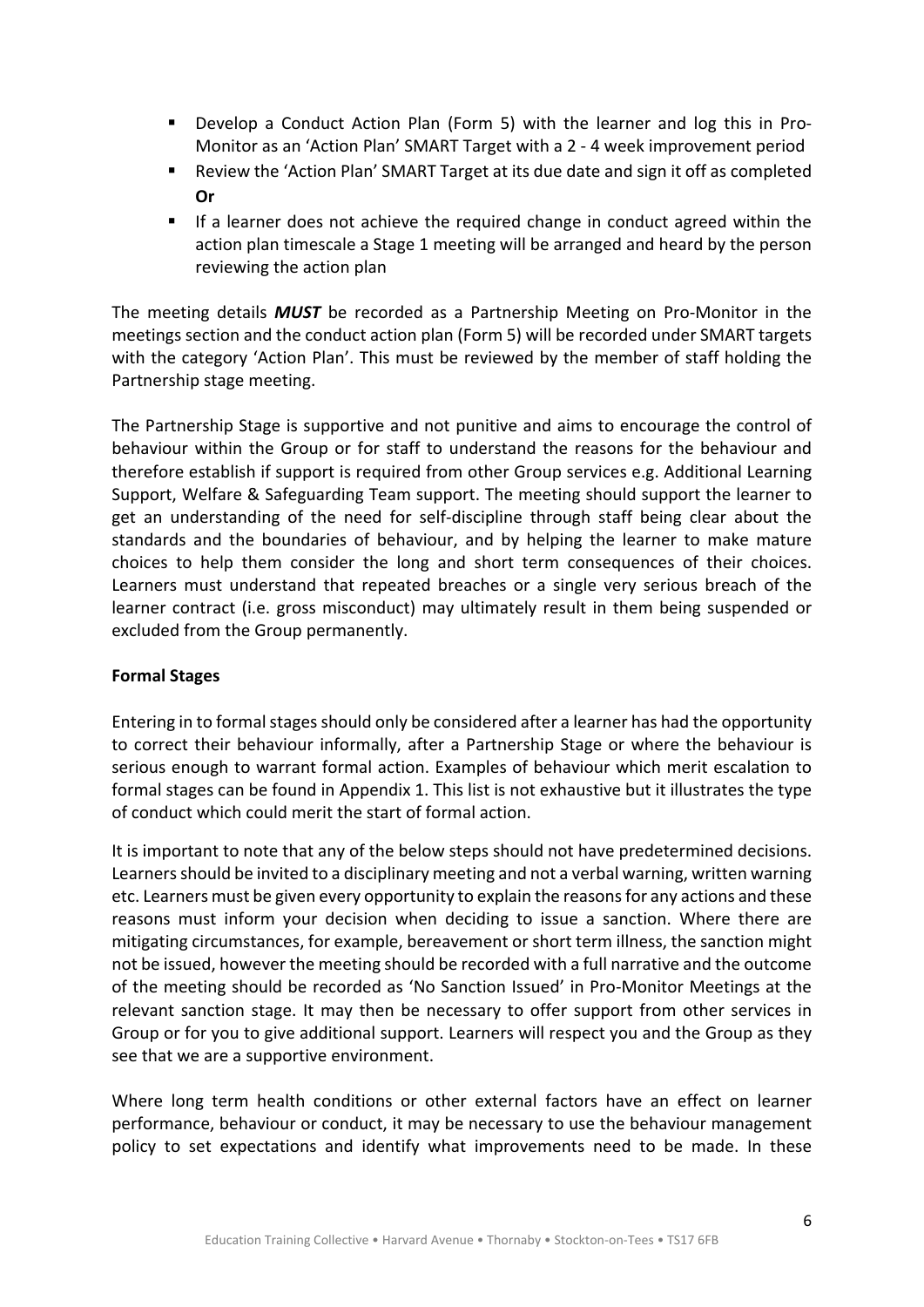circumstances, it may be necessary to issue a sanction and ultimately exclude a learner as a result.

#### **Conducting Investigations**

An investigation must be carried out prior to a stage 3 or stage 4 hearing. Investigations should be carried out by staff identified on page 11 of this policy 'Appointing the Relevant Member of Staff'. The investigating officer will then present the case at the disciplinary hearing.

#### **Conducting Disciplinary Hearings**

A learner who has been invited to attend a hearing must take all reasonable steps to attend. Any learner who fails to attend a meeting, through circumstances outside their control and unforeseeable at the time the meeting was arranged, may be invited to attend a rescheduled meeting. If a learner fails to attend without good reason, the hearing will be held and a decision made in their absence.

At stages 3 and 4, learners have the right to be accompanied by a family member, fellow learner or advocate. The person accompanying may address the hearing and may confer with the learner during the hearing, but does not have the right to answer questions on the learner's behalf (unless there are mitigating circumstances e.g. learners with learning difficulties and disabilities or someone who is there in an advocate role). The person accompanying must not address the hearing if the learner does not want him or her to, or prevent anyone, including the learner from making his or her own contribution to the hearing.

The appropriate person, relevant to the stage of the hearing, will conduct the meeting. The person conducting the meeting will explain the role of all those attending and will then explain the case against the learner and give the learner the opportunity to respond in full.

If any matters come to light during a disciplinary hearing that require further investigation, the Group may, at its discretion, adjourn any hearing to enable further investigations to be carried out.

#### **Stage 1**

A stage 1 meeting may result in a verbal warning. See Appendix 1 for more information.

Any member of Teaching/Training staff may conduct a stage 1 meeting. A stage 1 meeting can be held where, after the partnership stage, the discussed behaviour, attendance or academic progress has not been met or the seriousness of behaviour warrants moving past the Partnership Stage. The meeting must be held in a private. A sanction cannot be issued without the learner being given the opportunity to explain their behaviour. If the Learner is under 19 or under 25 with an EHCP, then the Parent/Carer may be invited to attend, in which case, 5 working days' notice should be given in writing, this should be arranged through the department administrator.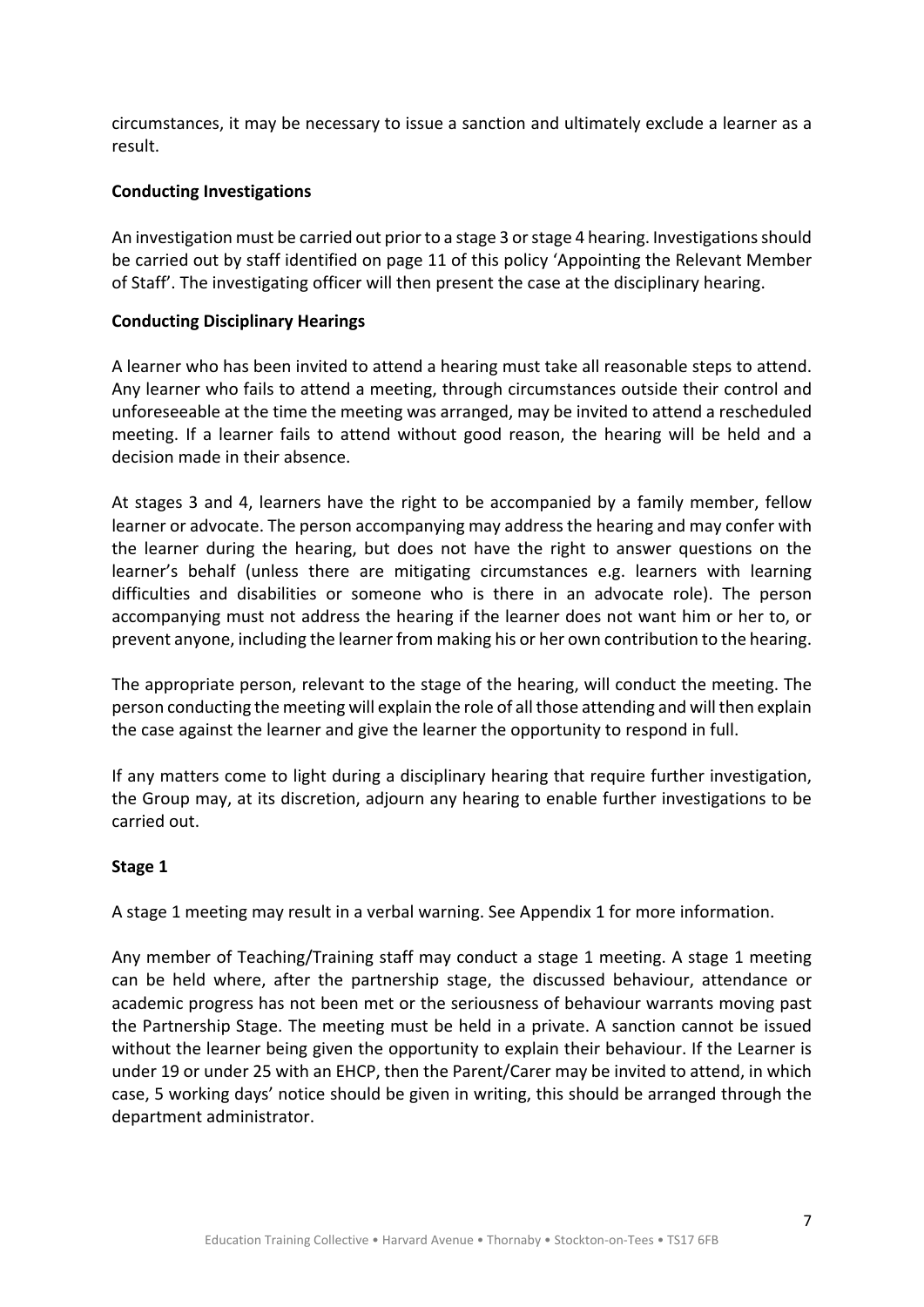#### **Conducting a Stage 1**

- The member of staff conducting the meeting must state the reason for the meeting
- After discussion with the learner, if a decision is made to impose a sanction, inform the learner that this is the first formal stage of the Group's Behaviour Management procedure
- **The member of staff conducting the meeting must decide on the conduct action plan** (Form 5) for improvement which is required of the learner and the timescale for implementing such action and log this in Pro‐Monitor as an 'Action Plan' SMART Target
- Remind the learner of the consequences of not implementing the required action or of further misconduct
- Advise that the sanction, usually a verbal warning will be in force for 3 months, subject to satisfactory conduct and meeting the conditions of the conduct action plan
- Advise that there is no right to appeal at this stage

The meeting details *MUST* be recorded as a Stage 1 – verbal warning meeting in Pro‐Monitor meetings section and the action plan details, will be recorded under SMART targets with the category 'Action Plan' and reviewed by the member of staff holding the meeting.

All of these matters will be confirmed to the learner in writing, if the learner is under 19 a copy of outcome should also be sent to Parents/Carers by the department administrator.

#### **Stage 2**

A stage 2 meeting may result in a written warning. See Appendix 1 for more information.

A stage 2 can only be conducted by a Course Leader (Personal Tutor at Bede with agreement of the relevant head of year, or Trainer at NETA). The Group may hold a stage 2 if, a verbal warning is still current (less than 3 months), the discussed behaviour, attendance or academic progress from the conduct action plan has not been met within the agreed timescale, further misconduct takes place, whether or not the behaviour relates to a verbal warning *OR* the seriousness of behaviour warrants moving to the next stage.

If the Learner is under 19 or under 25 with an EHCP, then the Parent/Carer may be invited to attend, in which case, 5 working days' notice should be given in writing, this should be arranged through your department administrator.

#### **Conducting a Stage 2**

- The Course Leader/Personal Tutor at Bede or Trainer at NETA must state the reason for the disciplinary meeting
- After discussion with the learner, if a decision is made to impose a sanction inform the learner that this is the second formal stage of the Group's Behaviour Management procedure
- The Course Leader/Personal Tutor at Bede or Trainer at NETA must decide on the conduct action plan (Form 5) for improvement which is required of the learner and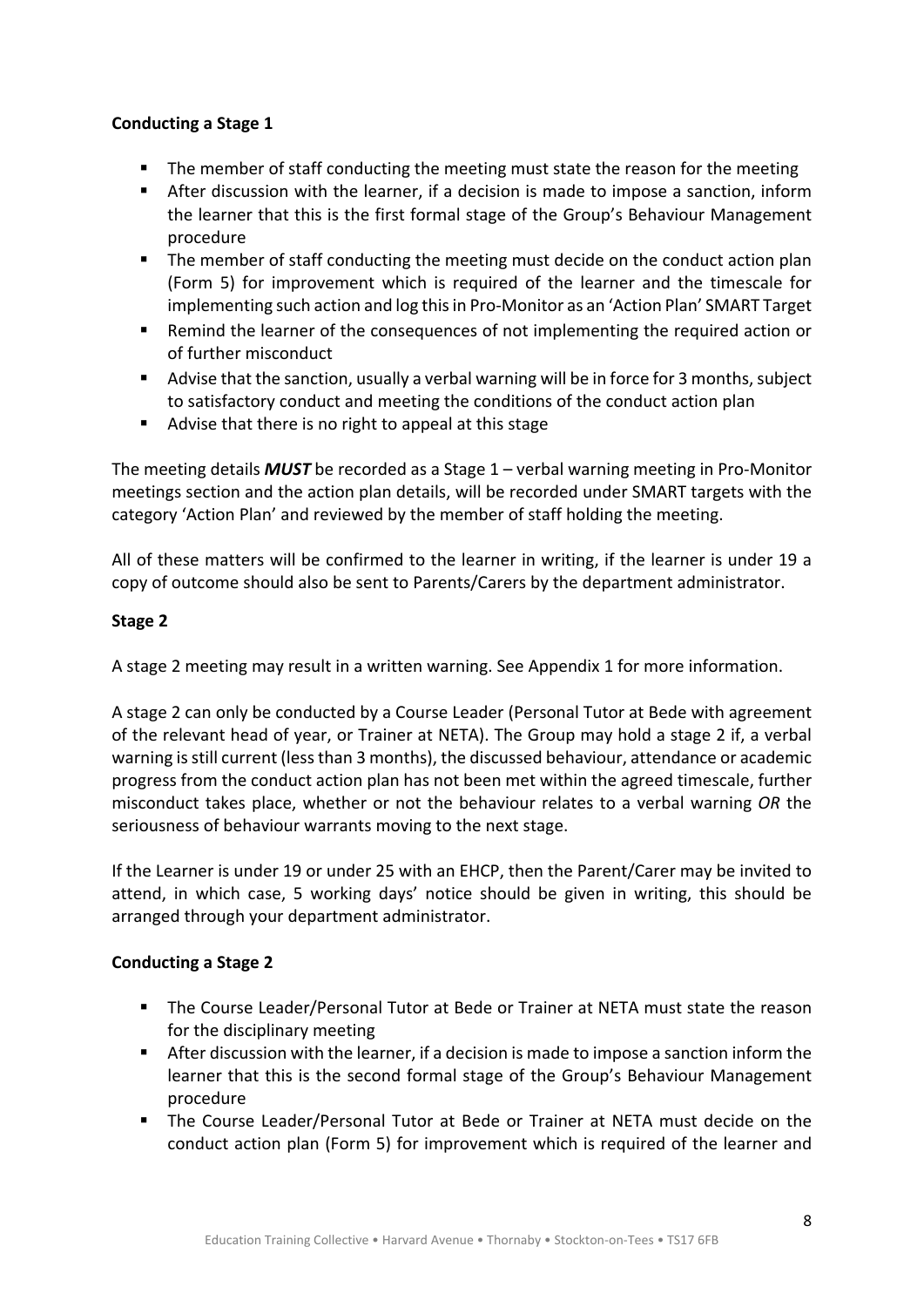the timescale for implementing such action and log this in Pro‐Monitor as an 'Action Plan' SMART Target

- Remind the learner of the consequences of not implementing the required action or of further misconduct
- Advise that the sanction, usually a written warning will be in force for 3 months, subject to satisfactory conduct and meeting the conditions of the conduct action plan
- Advise that there is no right to appeal at this stage

The meeting details *MUST* be recorded as a Stage 2 written warning meeting in Pro‐Monitor meetings and the action plan details, will be recorded under SMART targets with the category 'Action Plan' and reviewed by the member of staff holding the meeting.

All of these matters will be confirmed to the learner in writing, if the learner is under 19 a copy of outcome should also be sent to Parents/Carers by the department administrator.

#### **Stage 3**

A stage 3 meeting may result in a final written warning. See Appendix 1 for more information.

A stage 3 can only be conducted by a Programme Area Leader or relevant manager at Bede. The Group may hold a stage 3 if, a written warning is still current (less than 3 months), the discussed behaviour, attendance or academic progress from the conduct action plan has not been met within the agreed timescale, further misconduct takes place, whether or not the behaviour relates to a written warning *OR* the seriousness of behaviour warrants moving to the next stage.

The learner should be given 5 days' notice in writing, if the Learner is under 19 or under 25 with an EHCP, then the Parent/Carer must be invited to attend.

#### **Panel Members**

The Investigating Officer/Chair, will convene the panel and will ensure that the panel makeup, location, staff and support needs are appropriate. The following Group staff will be present at a Stage 3:

- The investigating officer
- (PAL or relevant Manager at Bede) Chair
- An independent member of staff
- Department Administrator to take formal minutes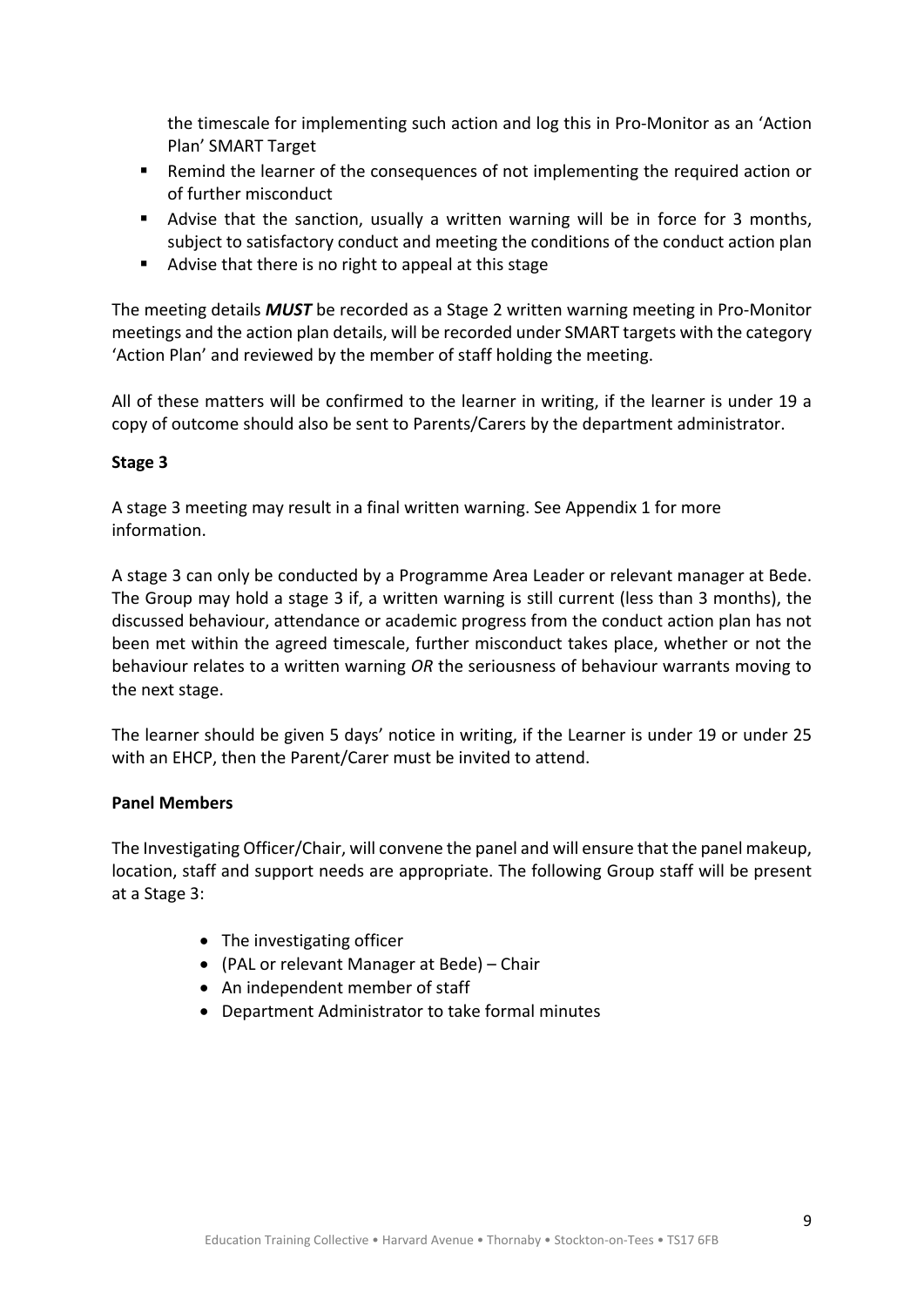#### **Conducting a Stage 3 (Further details can be found in Appendix 2 with a flow chart of the procedure in Appendix 3)**

- The Chair (PAL or relevant Manager at Bede) will outline the meeting format and possible outcomes and state the reason for the disciplinary meeting
- The Chair will present information about the nature of the misconduct and outline the evidence gathered, including calling any witnesses deemed appropriate to the investigation
- **After allowing the learner or accompanying representative to respond the, chair or** independent staff member can ask questions of either party.
- The Chair will ask for the learner and their representatives to leave the room to allow for a recommendation to be discussed by the panel.
- Once a decision is reached, the Chair will invite all parties back and will share with them their recommendations and suggested action.
- If a decision is made to impose a sanction, inform the learner that this is the third stage of the Group's Behaviour Management procedure and if no improvement is made, they may escalate to the next stage.
- Decide on the conduct action plan (Form 5) for improvement which is required of the learner and the timescale for implementing such action and log this in Pro‐Monitor as an 'Action Plan' SMART Target
- The consequences for the learner of not implementing the required action or of further misconduct
- Advise that the sanction, usually a final written warning will be in force for 6 months, subject to satisfactory conduct and meeting the conditions of the conduct action plan
- The right of appeal within 10 days

The meeting details *MUST* be recorded as a Stage 3 – final written warning meeting in Pro‐ Monitor meetings and the action plan details, will be recorded under SMART targets with the category 'Action Plan' and reviewed by the member of staff holding the meeting or their department admin.

All of these matters will be confirmed to the learner in writing, if the learner is under 19 a copy of outcome must also be sent to Parents/Carers by the department administrator.

#### **Stage 4**

A stage 4 meeting is usually held in the event of Gross Misconduct and may result in exclusion from Group. See Appendix 1 for more information.

A stage 4 can only be conducted by a Head of Department (Head of Year at Bede). The meeting should be chaired by a member of the Student Services Management Team.

Where the alleged misconduct is deemed to be 'gross misconduct', to allow a thorough investigation to take place, the learner will be suspended from Group without prejudice by the Head of Department, Head of Year at Bede or Programme Area Leader and asked not to enter any Group sites until invited to attend a disciplinary hearing, the learner will be sent a letter confirming this. For HE learners, tutors must record on tutor record and Teesside University must be informed in the case of academic misconduct.

The Group may exclude a learner where: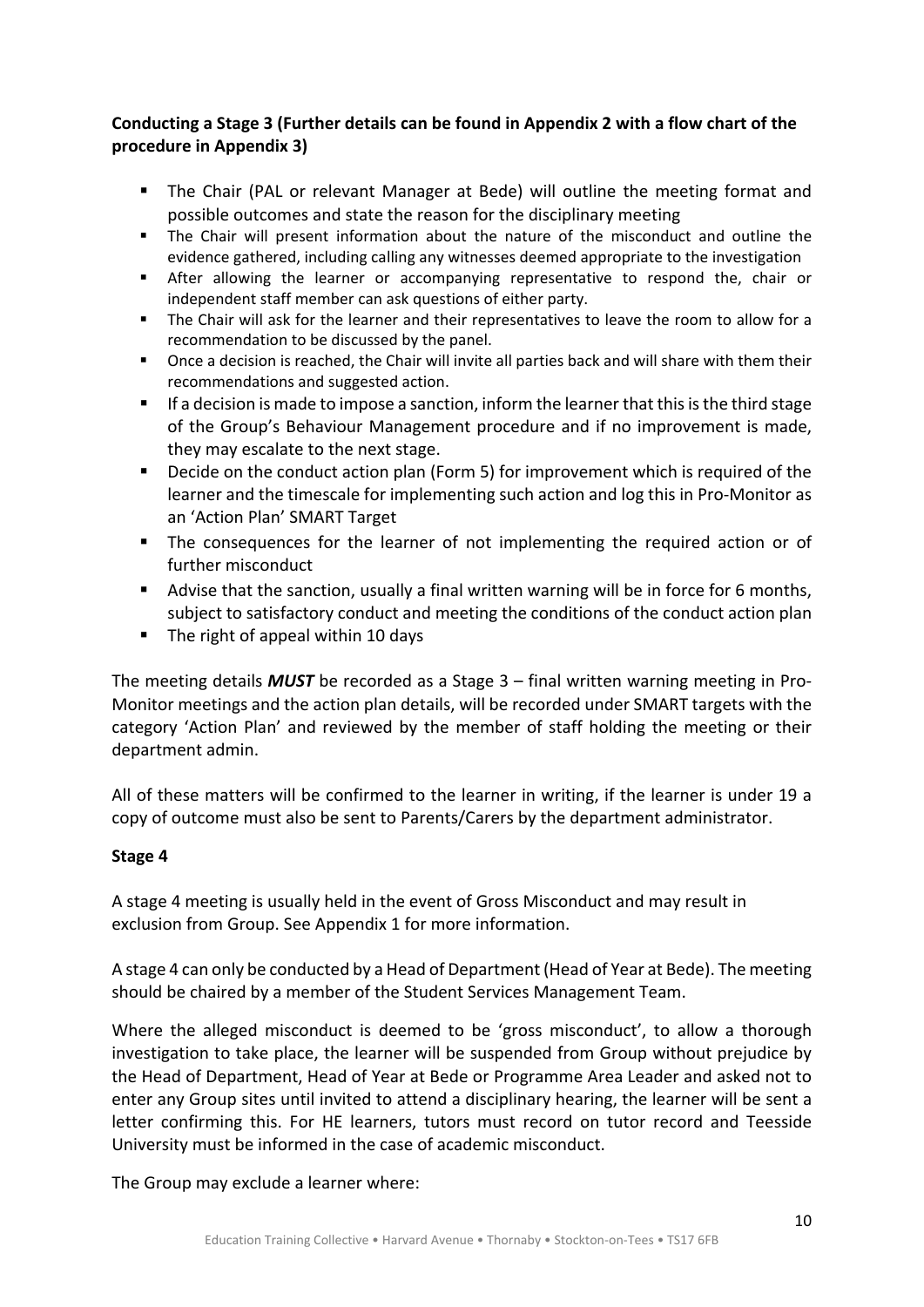- **The required improvement is not achieved within any timescale stated in the conduct** action plan after a final written warning has been issued;
- **Further misconduct takes place during the currency of a final written warning,** whether or not involving a repetition of conduct which was the subject of a previous warning
- For serious instances of misconduct, the process may be escalated and a learner may be excluded without any previous warnings. The types of behaviour which constitute Gross Misconduct can be found in Appendix 1.

A learner will only be excluded after he or she has received a written invitation to a disciplinary hearing and the disciplinary hearing has been held. Where the manager determines to dismiss the learner, he or she will state the reason, the date on which the exclusion takes effect and inform the learner of his or her right to appeal as soon as possible after the end of the disciplinary hearing, or if not, as soon as reasonably practicable. These matters will be confirmed in writing.

If the nature of the alleged conduct involves verbal or other abuse against a staff member the following actions must be taken:

- The member of staff must be given any immediate support needed (via Human Resources or line manager)
- The Head of Department must immediately inform the Director of Human Resources (Kay Taylor) of the incident.
- The member of staff should be informed of the learner misconduct process by HR and asked to provide further details to ensure this is the appropriate channel of action
- The member of staff must be reminded of the support available to them either from their line management or from the Group Human Resources.
- Once the panel has been confirmed, this information must be shared with the Human Resources /line manager and staff member.

#### **Panel Members**

The Chair will convene the panel and will ensure that the panel makeup, location, staff and support needs are appropriate. The following Group staff will be present at the panel:

- The Chair (Student Services Management Team)
- An investigating officer (See Appendix 6 'Role of the Investigating Officer')
- 2 Relevant Group Managers HoD/PAL/Manager/Head of Year at Bede
- Department Administrator to take formal minutes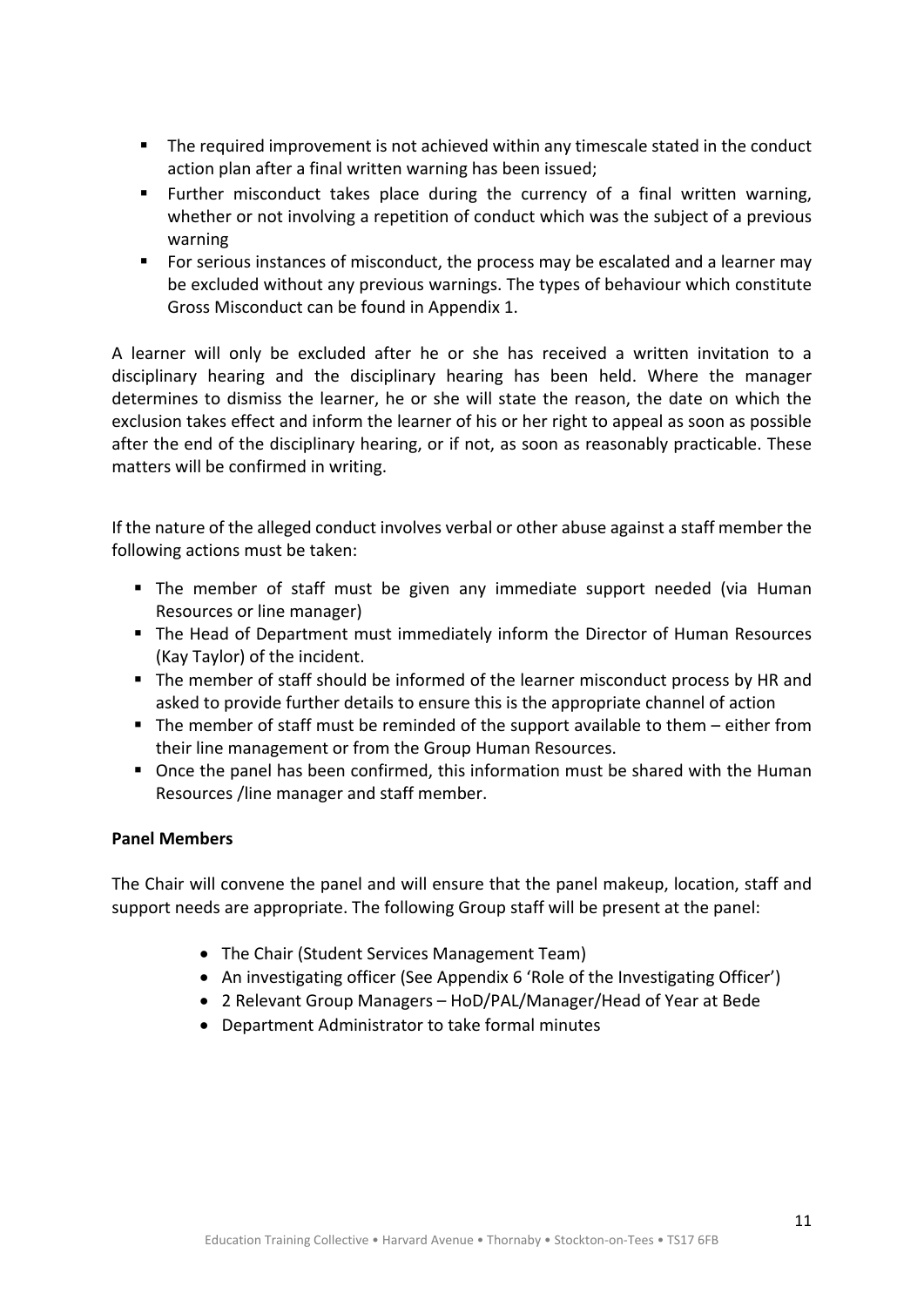#### **Conducting a Stage 4 (Further details can be found in Appendix 4 with a flow chart of the procedure in Appendix 5)**

- **The Chair will outline the meeting format and possible outcomes and state the reason** for the disciplinary meeting
- The investigating officer will present information about the nature of the misconduct and outline the evidence gathered, including calling any witnesses deemed appropriate to the investigation.
- After discussion with the learner, the Chair will ask for the learner and their representatives and the investigating officer to leave the room to allow for a recommendation to be discussed with the relevant Group Manager.
- Once a decision is reached, the Chair will invite all parties back and will share with them their recommendations and suggested action.
- If a decision is made to exclude, inform the learner that this will take place with immediate effect
- **Decide on the length of time before the learner will be considered for a place at Group,** usually 1 year, however for serious gross misconduct, they may never be considered suitable – I.S. must be notified of this decision so that Pro‐Solution is noted.
- Advise of the right of appeal within 10 days

The meeting details *MUST* be recorded as a Stage 4 Meeting on Pro‐Monitor meetings by the member of Secretariat or Student Services Management Team.

All of these matters will be confirmed to the learner in writing, if the learner is under 19 a copy of outcome must also be sent to Parents/Carers by the Secretariat Team.

#### **Appeals**

There shall be no right of appeal against a partnership stage, verbal warning or written warning although the Group Complaints Procedure applies if learners feel they have been wrongly treated.

Any learner who is dissatisfied with a final written warning or exclusion decision taken in respect of him or her, may appeal against that decision. Appeals should be in writing, setting out the reasons for the appeal, and should be received by Group within 10 working days of the date of the hearing and addressed to the Campus Principal. Until the appeal has been considered, the learner will remain excluded if this was the original sanction. Upon receipt of an appeal:

- The learner will receive a written response within 15 working days. Consideration must be given to the impact of any prolonged absence from Group.
- The appeal will be conducted by the Campus Principal at the learner's home campus.
- **The Campus Principal will:** 
	- o review the original documentation and outcomes of any disciplinary panel
	- o and may also speak to the investigating officer, panel members and the learner
- The Campus Principal may decide that there is insufficient evidence to make a decision and reconvene a disciplinary appeal meeting with the learner
- The Campus Principal will inform the learner of the outcome of the appeal in writing.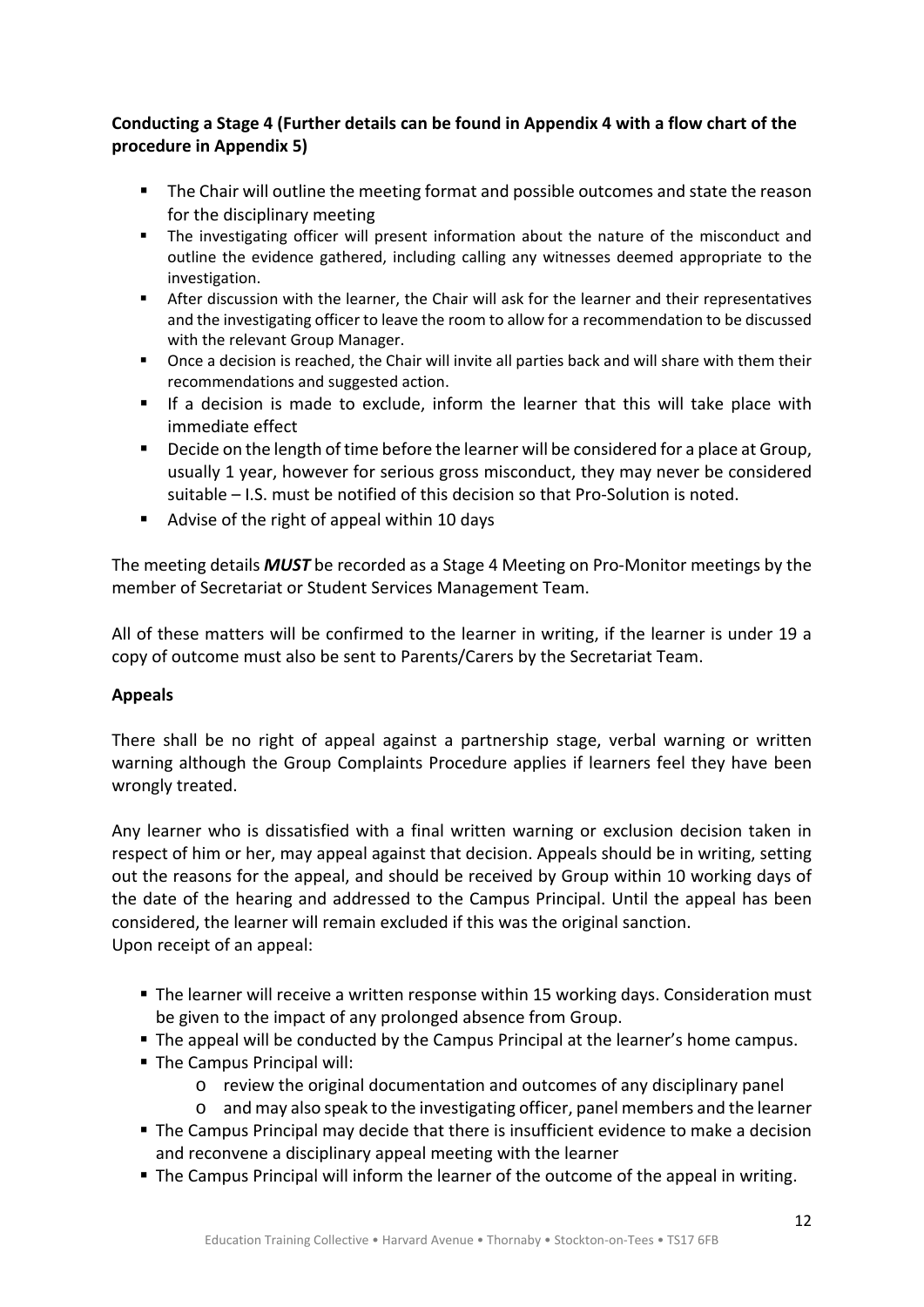- If the appeal is dismissed the decision of the original hearing will stand and will be implemented immediately.
- The Campus Principal may decide to allow the appeal, but may impose lesser sanctions than the original ones.

#### **Appointing the Relevant Member of Staff**

The member of staff dealing with the learner depends on the severity of the misdemeanour. Although no predetermined decisions can be made as to the level of sanction, professional judgement should be used to assign the correct staff member to investigate (Stage 3 or 4) or discuss the behaviour as follows:

- Partnership Stage Tutor/Trainer, for whom the behavioural / attendance / performance issues arise
- Stage 1 Tutor/Trainer, for whom the behavioural / attendance / performance issues arise
- Stage 2 Course Leader (Personal Tutor at Bede with agreement of the relevant head of year, or Trainer at NETA)
- Stage 3 Programme Area Leader or Relevant Manager at Bede
- Stage 4 Head of Department (Head of Year Bede) & Student Services Management Team

At any stage of the process additional support may be provided if the learner has a learning difficulty or disability or is on an ESOL programme. If a learner has an Educational Health Care Plan (EHCP), ensure The Group Head of Additional Learning Support is informed and available to support the learner. If the learner does not attend at any stage, without good reason, within 15 minutes, the hearing will take place in the absence of the learner. In the event of certificated proof of illness, the meeting will be postponed.

#### **Notifying Learners**

Partnership meetings, stage 1 and stage 2 will be held at a reasonable time and place and the learner does not need to be given formal notice in advance. It is good practice however, that parents/carers of learners under 19 (25 if the learner has an EHCP) are invited to attend stage 1 and stage 2 meetings as parents/carers may support the Group in the correction of behaviour if they are involved in the early stages.

Learners who have reached stage 3 and stage 4 must be given 5 working days' notice. Learners aged 19 or above who do not have an EHCP may waive their right to the notice period.

If the Learner is under 19 or under 25 with and EHCP then the Parent/Carer must be invited to attend, Parents/Carers and the Learner should be notified by letter of the following:

- The nature of the alleged misconduct
- The entitlement to be accompanied as detailed above
- Confirmation of the time and place of the meeting
- A named person to contact if they have any queries
- Copies of documentation to be used in the meeting (to be received by learner at least two working days prior to panel)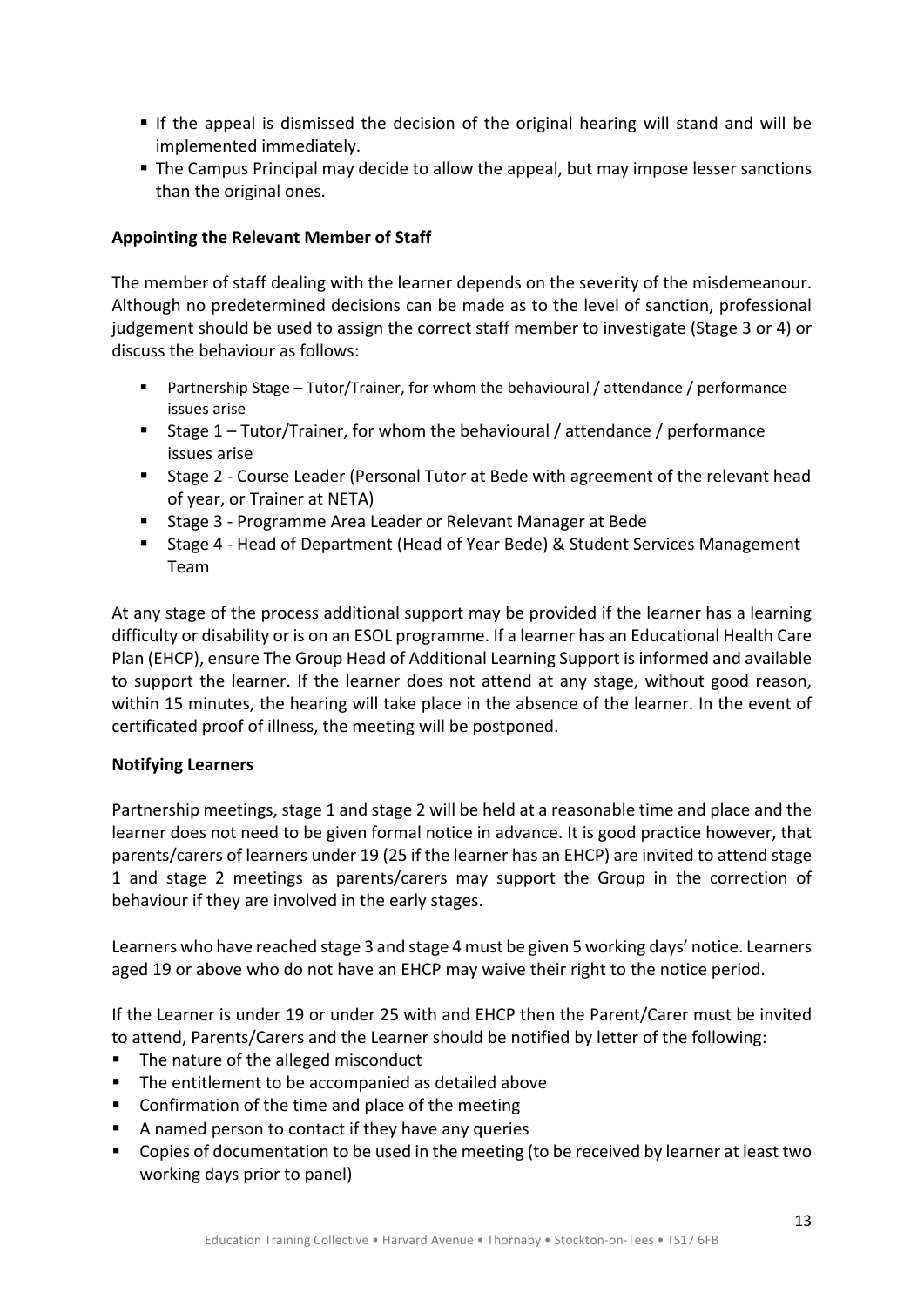- An explanation of how the meeting will be conducted
- A request to provide evidence to be included in the meeting (statement)

#### **Variations and amendments to this procedure**

If a complaint concerning a staff member (particularly any member involved in ta stage 3 or 4) is received then the Group has the discretion to delay the learner panel pending investigation.

If the learner or any representative of the learner has any concerns about the fairness of the investigation or any of the proceedings, they are entitled to instigate the Group's complaints procedure.

#### **Important Points to Note**

All actions taken involving a learner such as, contacting parents/carers, incidents of minor misconduct, conversations around attendance, or supportive conversations addressed with a learner, must be logged in Pro‐Monitor. This is crucial evidence during the behaviour management process. Where information, including Partnership stage meetings, Stage 1, 2 or 3 meetings are not logged in the system, it will be assumed that these did not go ahead. Where conduct action plans are not logged as SMART Targets in Pro-Monitor, it will be assumed that these have not been drawn up and therefore moving to the next stage of the behaviour management framework will not be permitted.

Each stage of the disciplinary process should be recorded by the relevant member of staff (see Appendix 2), full details of the disciplinary should be recorded and not iust that a disciplinary has taken place. Such information will be retained securely and centrally in Pro‐ Monitor. Any written documentation should be stored centrally by the Department Administrator.

Pro‐Monitor should not be used to pass a behaviour issue to someone else. If the behavioural issue is noticed by you, you must address it through this policy and procedure.

Staff teaching in Employability teams should consult with their Head of Department, who may in turn contact representatives of the organisation with whom they are working/or are in partnership with, before instigating any formal disciplinary action.

This procedure shall be independent of any disciplinary procedure operated by the learner, sponsor, employer or managing agent.

The vast majority of learners disciplined within Group have a Pro‐Monitor record, where they don't, paper records must be retained as evidence of action taken. If a learner has been excluded, the I.S. Team must be notified so that Pro‐Solution records can be noted accordingly.

#### **Criminal Offences**

Where a member of staff has reason to believe that a learner may have committed a criminal offence, the Group may refer the matter to the Police and/or Professional, Statutory and